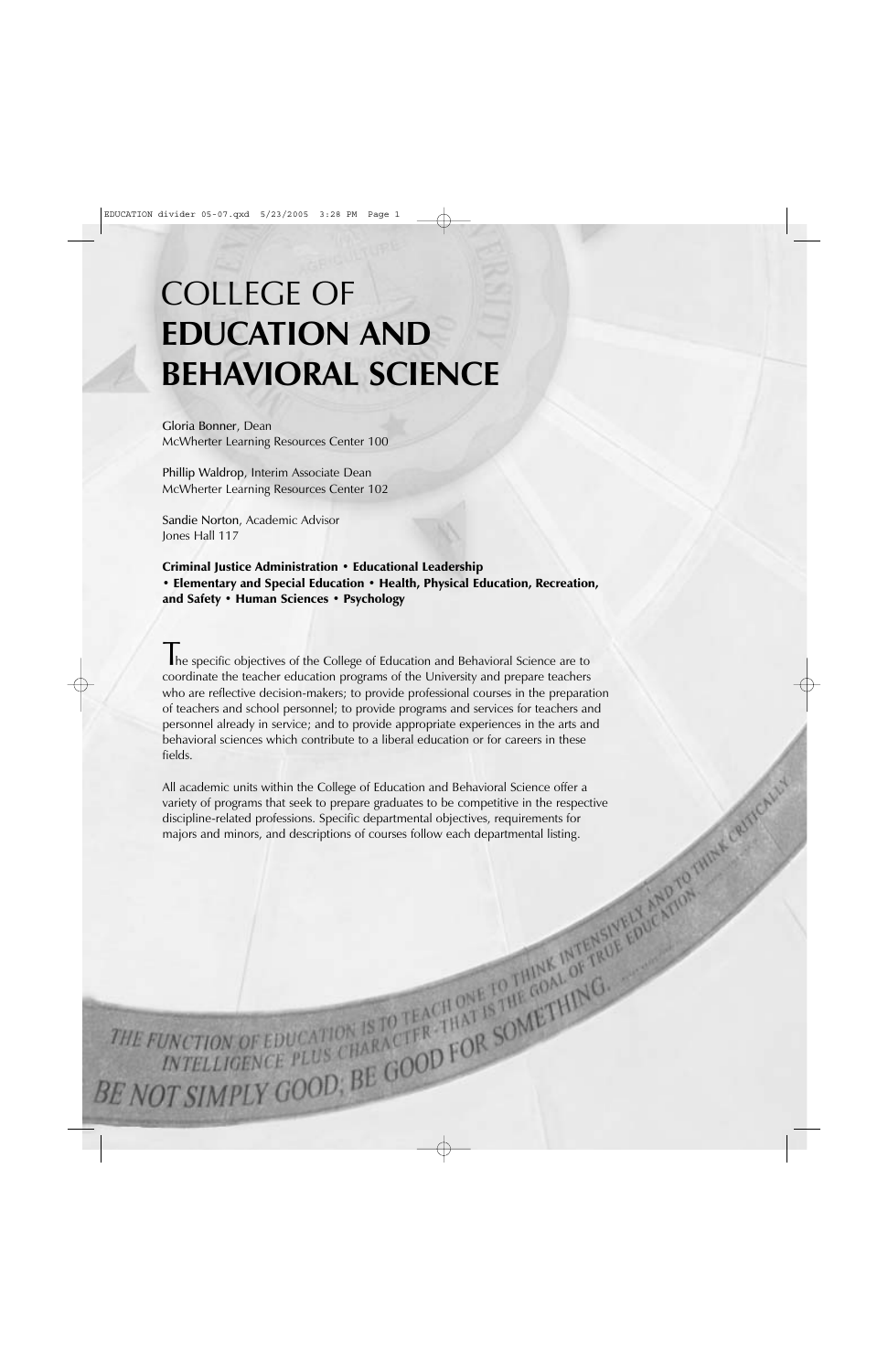# **Laboratory Schools**

The Homer Pittard Campus School is a laboratory unit of the Department of Elementary and Special Education. As a public school, comprising grades K through 6, the program operates under the supervision of the College of Education and Behavioral Science and the Rutherford County School System. The campus school serves the professional education programs in teacher education as a laboratory by providing varied opportunities for University students to study children, to study the school program, to participate in teaching activities, and to learn teaching theory.

Project HELP, an educational program for preschool children who are disabled, is another laboratory in the College of Education and Behavioral Science. In addition to special education, it provides the setting for observation/participation experiences in several academic departments.

The Nursery School and Parent-Child Learning Center are located in the Department of Human Sciences and serve as teaching laboratories for child development and early childhood and elementary education.

# **Accreditation**

Teacher preparation programs for undergraduate and graduate programs through the Specialist in Education degree for the preparation of teachers and related school personnel are accredited by the National Council for Accreditation of Teacher Education. The College of Education and Behavioral Science holds membership in the Tennessee Association of Colleges for Teacher Education and the American Association of Colleges for Teacher Education.

# **Admission to Teacher Education**

Students who wish to prepare themselves for careers as teachers *must make formal application for admission to the teacher education program.* Applications must be *filed no later than the second semester of the sophomore year.* Students who transfer to Middle Tennessee State University after the completion of their sophomore years, or with more than 45 semester hours of credit, must make application during their first semester of residence at MTSU. **Admission to teacher education is a prerequisite to enrollment in upper-division courses in Elementary Education (ELED), Reading (READ), Special Education (SPED) (except SPED 3010), Foundations of Education (FOED), or Youth Education (YOED).**

To be formally admitted to the teacher education program, one must

- 1. complete the admission application;
- 2. have acceptable scores on the Pre-Professional Skills Test of Reading, Mathematics, and Writing as set by the Tennessee State Board of Education;
- 3. complete at least 45 semester hours with at least 6 semester hours at MTSU
- 4. complete FOED 1110 and FOED 2110 (or approved substitutes);
- 5. have an overall grade point average of 2.50 (grades earned in basic and developmental courses are not used in computation of the required average);
- 6. have three favorable professional interviews;
- 7. have disciplinary clearance from the Office of Teacher Education.

Application forms for Admission to Teacher Education may be secured from the Office of Professional Laboratory Experiences, McWherter Learning Resources Center 170. Information regarding tests is also available from the Office of Professional Laboratory Experiences.

### **Postbaccalaureate Teacher Education Program**

The postbaccalaureate teacher education program is designed for individuals who have completed baccalaureate degrees but who did not complete teacher preparation. The College of Education and Behavioral Science requires candidates to address any course and program deficiencies in their undergraduate education to ensure the attainment of the knowledge and skills required in general education, professional education, and the major for the teaching field. Additional coursework and program requirements will be determined by the teacher licensure analyst. Transcript analysis forms for the postbaccalaureate program are available in McWherter Learning Resources Center 173.

Postbaccalaureate students must also make formal application for admission to the teacher education program. Admission to teacher education is a prerequisite to enrollment in upper-division courses in Elementary Education (ELED), Reading (READ), Special Education (SPED) (except SPED 3010), Foundations of Education (FOED), or Youth Education (YOED).

# **Directed Teaching**

Directed teaching is the culminating professional experience in the pre-service education of teachers. Admission to directed teaching and the professional semester is based upon successful completion of the following requirements and formal application by the student. *Applications must be filed at the beginning of the semester preceding the semester in which directed teaching is to be done.* Students should confirm specific deadline dates for student teaching applications with the Office of Professional Laboratory Experiences. Directed teaching must be taken in the student's major endorsement.

To enroll in directed teaching and the professional semester one must

- 1. complete the admission application;
- 2. have completed formal admission to teacher education at the time that the application is filed;
- 3. have a grade point average of 2.50 overall and a 2.50 grade point average in the teaching major (grades earned in basic and developmental courses are not used in computation of the required average; computation of the grade point average in the teaching major will include all coursework taken in the departments contributing to the teaching major; this includes all coursework, if any, taken beyond the required and elective courses in the teaching major);
- 4. complete all education courses and appropriate methods course(s) with a grade of C or better;
- 5. be classified as a senior, graduate student, or post-baccalaureate **s**tudent;
- 6. be favorably evaluated in the required field and laboratory experiences (course grades alone may not be used to meet this requirement);
- 7. submit a negative tuberculin test.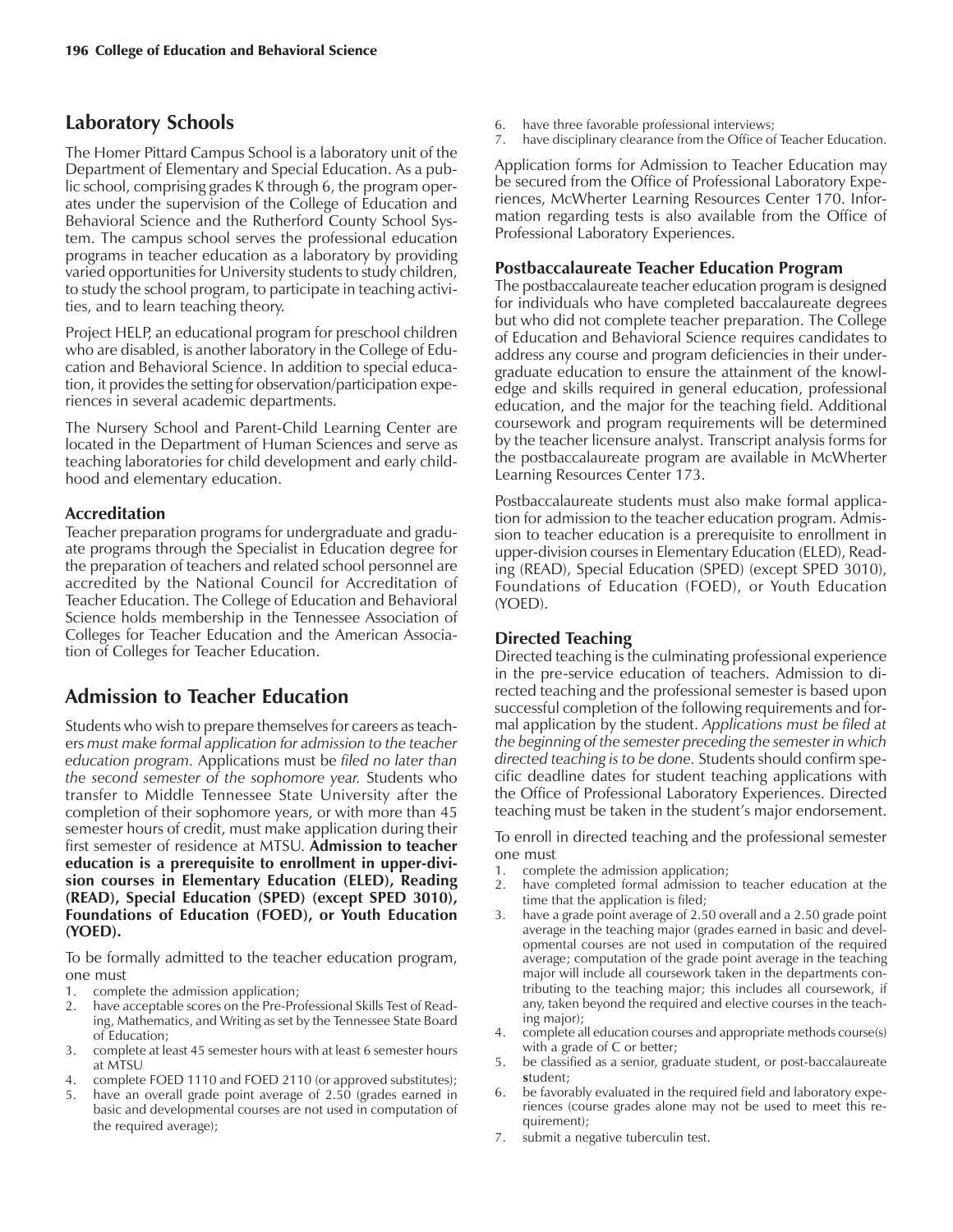Directed teaching is a full-time, entire semester activity that takes place in either Fall or Spring semester of the senior year. It is the culminating experience of the professional education program, in which student teachers undertake two consecutive placements in local public schools.

#### **Licensure of Teachers**

Completion of an approved program and recommendation by the University are required for a Tennessee Probationary Teacher's License. Forms for making application for the initial Tennessee Teacher's License are available in the Teacher Licensing Office, McWherter Learning Resources Center 173.

All applicants for a teacher's license shall furnish the teacher licensing analyst a report of scores attained on the Praxis II Exam (Principles of Learning and Teaching) and certain designated Specialty Tests so that they may be submitted to the State Department of Education at the time of recommendation. When students make application to take the National Teacher's Exam they should indicate on the application form that their test scores be sent to

Teacher Licensing Analyst College of Education and Behavioral Science Middle Tennessee State University Murfreesboro, Tennessee 37132

Information regarding minimum scores and applicable NTE Specialty Area Tests is available in the office of the licensing analyst, McWherter Learning Resources Center 173.

To be recommended for a license, students who have majors in Interdisciplinary Studies, Early Childhood Education, or Special Education must have at least a 2.50 grade point average.

To be recommended for a license, students who have prepared to teach in grades 5-12 or K-12 must have an overall grade point average of 2.50 in the teaching major. Included in the computation are grades assigned in all courses attempted in departments contributing to the teaching major. This includes all coursework, if any, taken beyond the required elective courses in the teaching major. Grades earned in basic or developmental courses are not used in computing the average required.

#### **Early Childhood Education: Pre-Kindergarten through Grade 4**

Requirements for the major in Early Childhood Education must be completed. Consult the Department of Human Sciences for requirements.

#### **Elementary Endorsement, Grades K-6 and 5-8**

Requirements for the major in Interdisciplinary Studies must be completed. Consult the Department of Elementary and Special Education for requirements.

#### **Special Education, Grades K-12**

Requirements for the major in Special Education must be completed. Consult the Department of Elementary and Special Education for requirements.